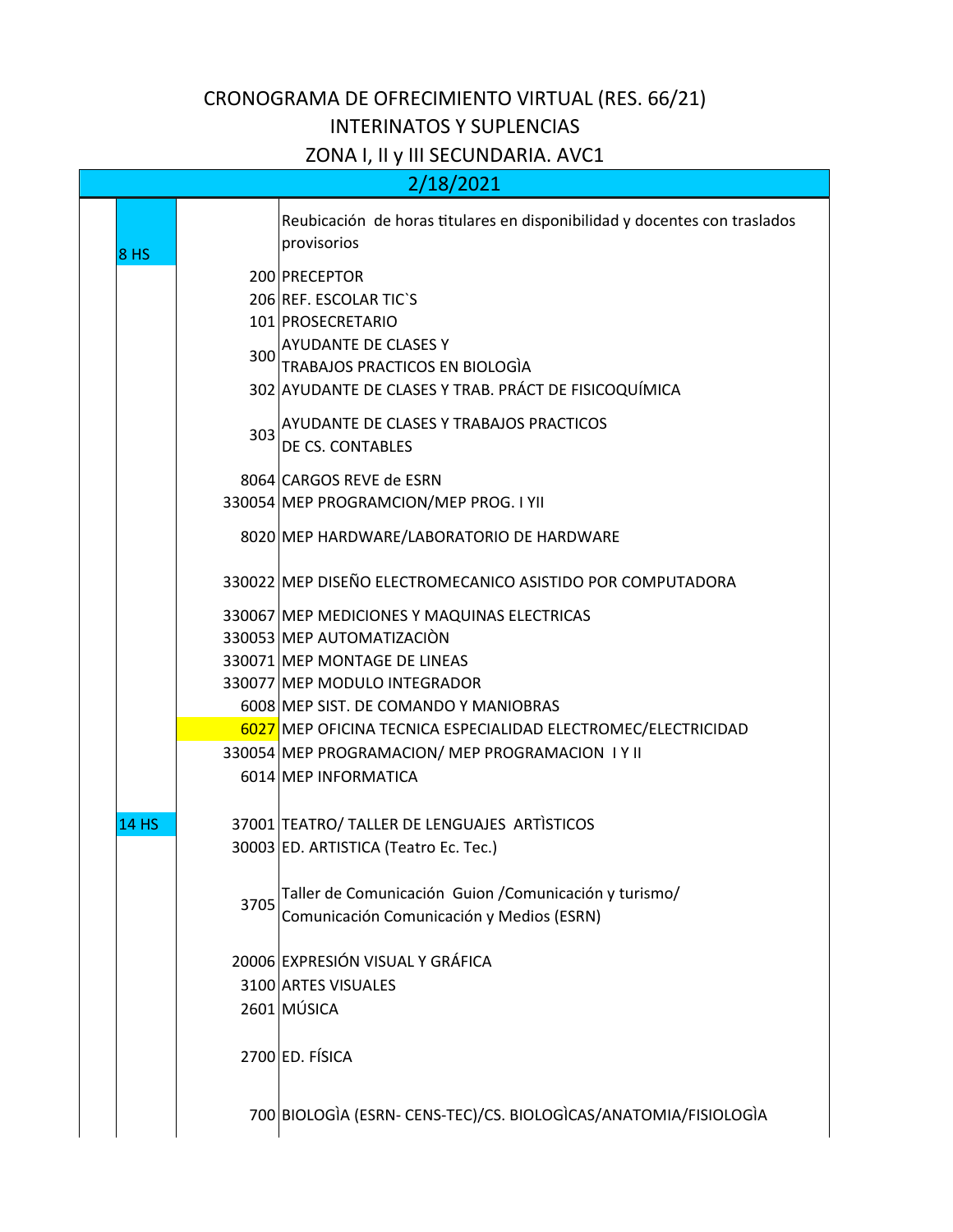|             | 2300<br>36001 | 36002 BIOLOGÍA-BACH CIAS NATURALES<br>8028 PROBLEMATICAS AMBIENTALES<br>702 EDUCACION PARA LA SALUD<br>30012 CS. DE LA TIERRA I Y II / CS. TECNOLOGIA, SOCIEDAD, AMBIENTE Y VALORES<br>330014 HABITAD Y MEDIO AMBIENTE<br>QUÌMICA (ESRN-CENS-TEC)/QUÌMICA ORGÀNICA (TEC. AGRP)/QUÌMICA II<br>(TEC- QUIM)<br>5404 QUIMICA APLICADA (TEC. CONSTRUCCIONES)<br>QUÌMICA/ QUIMICA AMBIENTAL/ TALLER PROBL. COMPLEJAS/ TALLER<br><b>TRABAJOS CIENTIFICOS</b><br>1300 FISICA (ESRN- CENS- TEC- CCT)<br>FISICA/ FCA. AMBIENTAL/TALLER PROB. COMPLEJAS/TALLER TRABAJOS<br>36000 CIENTIFICOS/ TALLER MULTIDISCIPLINARIO/ CS. TEC. SOCIEDAD AMBIENTES Y<br>VALORES (BACH. - BACH CS. NATURALES) |
|-------------|---------------|-------------------------------------------------------------------------------------------------------------------------------------------------------------------------------------------------------------------------------------------------------------------------------------------------------------------------------------------------------------------------------------------------------------------------------------------------------------------------------------------------------------------------------------------------------------------------------------------------------------------------------------------------------------------------------------|
|             |               | 4200 FISICO QUIMICA - CS. FISICO - QCA/ ELEMENTOS DE FCA. QUIMICA                                                                                                                                                                                                                                                                                                                                                                                                                                                                                                                                                                                                                   |
|             |               | 2/19/2021                                                                                                                                                                                                                                                                                                                                                                                                                                                                                                                                                                                                                                                                           |
| <b>8 HS</b> |               | 2000 MATEMATICA (ESRN- CENS.TEC)/MATEMATICA DISCRETA (TEC PROG)                                                                                                                                                                                                                                                                                                                                                                                                                                                                                                                                                                                                                     |
|             | 19004         | LÒGICA MATEMÀTICA/LOG. Y ELEMENTOS DE ALGEBRA/ ELEMENTOS DE<br><b>ALGEBRA</b>                                                                                                                                                                                                                                                                                                                                                                                                                                                                                                                                                                                                       |
|             |               | 5100 ANÁLISIS MATEMÁTICO / ANÁLISIS MATEMÁTICO I y II                                                                                                                                                                                                                                                                                                                                                                                                                                                                                                                                                                                                                               |
|             |               |                                                                                                                                                                                                                                                                                                                                                                                                                                                                                                                                                                                                                                                                                     |
|             | 8900          | 2002 ESTADISTICA/ ESTADISTICAS Y PROBABILIDADES/ ESTADISTICA APLICADA<br>MATEMATICA APLICADA/<br>MAT. APLICADA I, II Y III<br>2001 MATEMÁTICA FINANCIERA                                                                                                                                                                                                                                                                                                                                                                                                                                                                                                                            |
|             | 1500          | HISTORIA (ESRN-CENS-CET)/<br>HIST. SOCIAL Y ECONÒMICA<br>330015 HIST. DE LA ARQUITECTURA<br>1603 HIST. POLITICA RECIENTE I Y II(TEC PROG.)                                                                                                                                                                                                                                                                                                                                                                                                                                                                                                                                          |
|             | 5801          | LEGISLACIÒN LABORAL/ LEG. LAB Y SEGURIDAD INDUSTRIAL/LEG. GRAL Y<br>LABORAL                                                                                                                                                                                                                                                                                                                                                                                                                                                                                                                                                                                                         |
|             |               | 900 DERECHO / DERECHO ADMINISTRATIVO/INT. AL DERECHO                                                                                                                                                                                                                                                                                                                                                                                                                                                                                                                                                                                                                                |
|             |               | 905 DERECHO CIVIL Y COMERCIAL<br>2100 PRAC. DE LEGISLACIÒN LABORAL. ADM. DE PERS. Y PRACT. LEG. LAB.                                                                                                                                                                                                                                                                                                                                                                                                                                                                                                                                                                                |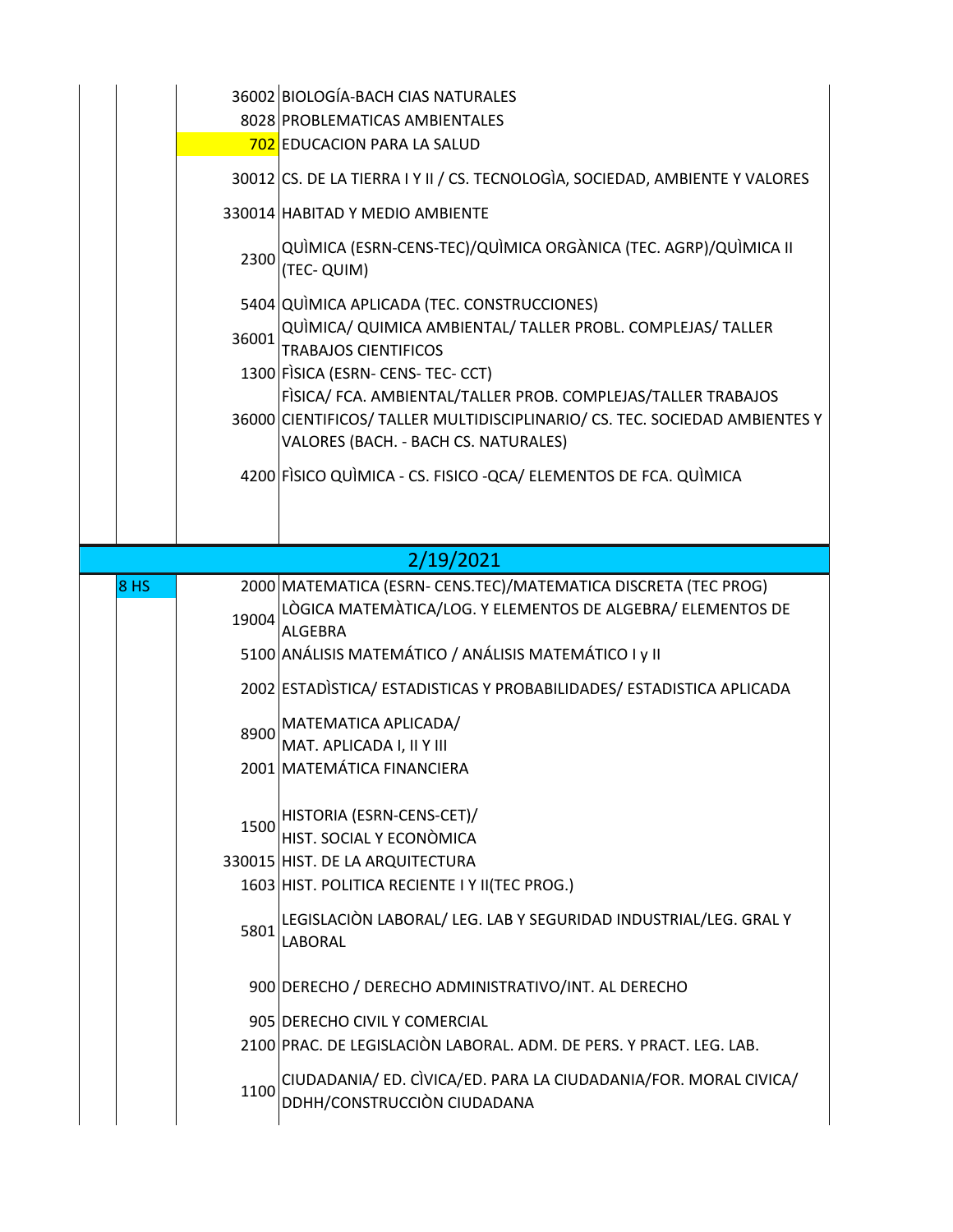| <b>14 HS</b>    | 2200         | 1800 LEGISLACIÓN Y PRACTICA IMPOSITIVA<br>GEOGRAFIA (ESRN-CENS-TEC)/<br>1400 GEOGRAFIA ARGENTINA(CENS)/<br><b>GEOGRAFÍA ECONÒMICA</b><br>PSICOLOGIA / PSICOLOGIA GRAL Y SOCIAL/ PSICOLOGIA GENERAL (CENS- TEC.<br>INFO)<br>5400 RELACIONES HUMANAS<br>36008 FILOSOFIA<br>37000 FILOSOFIA (ESRN-TEC)<br>LENG. Y LIT. (ESRN-TEC)/CASTELLANO (CCT)/ LENGUA: CASTELLANO Y LIT |
|-----------------|--------------|---------------------------------------------------------------------------------------------------------------------------------------------------------------------------------------------------------------------------------------------------------------------------------------------------------------------------------------------------------------------------|
|                 | 1900<br>1901 | (BACH. DE ADULTOS)/COMPRESIÒN DE TEXTOS DE LA ESPECIALIDAD<br>C.O.E / EXP.ORAL Y ESCRITA(CENS- CET)/ LENGUAJE Y COMUNICACIÒN<br>CORPORATIVA<br>1905 TECNICAS DE LA COMUNICACIÓN                                                                                                                                                                                           |
|                 |              | 1702 SEGUNDAS LENGUAS: INGLES/ LENGUA EXTRANJERA/IDIOMA<br>EXTRANJERO/INGLÈS TÈCNICO/INGLÈS (CEPJA)<br>36012 LENGUA Y CULTURA II - FRANCÉS ESRN                                                                                                                                                                                                                           |
|                 |              | 2/22/2021                                                                                                                                                                                                                                                                                                                                                                 |
| 8 <sub>HS</sub> |              | TECN SIST INFORMÁTICOS / APLICACIONES INFORMÁTICAS: DESARROLLO DE<br>LAS TICS / TECN DE LA CONECTIVIDAD Cód 36009<br>5415 LEGISLACIÒN DE LA CONSTRUCCIÒN<br>5900 LEG. DEL TRABAJO /LEG. LABORAL<br>1800 LEG. Y PRACTICA IMPOSITIVA<br>1200 FINANZAS<br>600 ADMINISTRACIÓN DE EMPRESAS                                                                                     |
|                 | 36022        | 1000 ECONOMIA / ECONOMIA POLITICA/ MICRO ECONOMIA/ MACRO ECONOMIA<br>ECONOMIA / T. DE ECON Y SOC/PRINC. DE ECONOMIA DE ECON Y ADM.<br>/ECON. SOC Y SOLID/GEST. DE PIMES Y COOP/ PROBL. ECON.<br>CONTEM./T.PRAC. COMUNIC./ESPACION INTERDIS. CS SOC Y HUM. (BACH EN                                                                                                        |
|                 |              | ECOM Y ADM.)                                                                                                                                                                                                                                                                                                                                                              |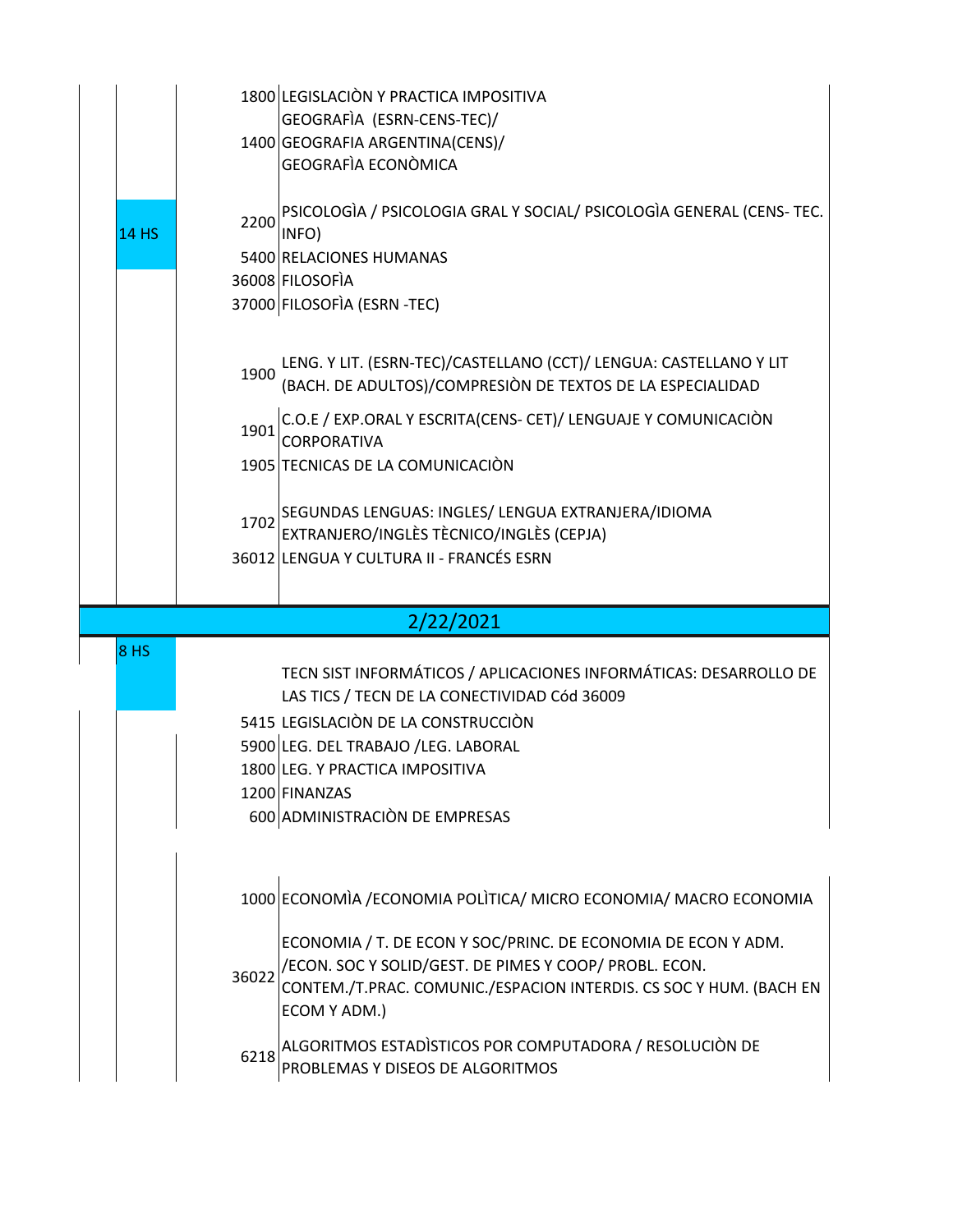|             |      | CONTABILIDAD/ CONTABILIDAD PRACTICA/CONTABILIDAD GRAL./<br>800 TEC. Y PRAC. CONTABLE/ED. PRAC. CONTABLE/COSTOS/COSTOS Y<br><b>PRESUPUESTOS</b> |
|-------------|------|------------------------------------------------------------------------------------------------------------------------------------------------|
|             |      | 2400 MECANOGRAFIA / TEC. MERCANTIL                                                                                                             |
| <b>14HS</b> |      |                                                                                                                                                |
|             |      | 5702 ESTATICA Y RESISTENCIA DE LOS MATERIALES                                                                                                  |
|             |      | 330068 TERMODINAMIA                                                                                                                            |
|             |      | 9020 TECNOLOGIA DE LOS MATERIALES                                                                                                              |
|             |      | 33045 TECNOLOGIA I Y II                                                                                                                        |
|             |      | 5600 ELECTROTECNIA / ELECTROTECNIA I Y II                                                                                                      |
|             | 5500 | ELECTRÒNICA/ ELECTRONICA GRAL./ ELECTRÒNICA I Y II / ELECTRÒNICA<br>INDUSTRIAL/ ELECTRÒNICA APLICADA/ SISTEMAS ELECTRÒNICOS                    |
|             |      | 5402 MATERIALES DE LA CONSTRUCCIÓN                                                                                                             |
|             |      | 5603 MAQUINAS ELECTRICAS Y ENSAYOS /                                                                                                           |
|             |      | MAQUINAS E INSTALACIONES ELECTRICAS                                                                                                            |
|             |      | 330072 MANTENIMIENTO ELECTRICO                                                                                                                 |
|             |      | 5602 LABORATORIO DE MEDICIONES ELECTRICAS/                                                                                                     |
|             |      | LAB. MED. ELECTRICAS Y ELECTRÒNICAS                                                                                                            |
|             | 5906 | LAB. ENSAYO MÁQUINAS Y MOTORES (ESP MECÁNICA)/ENSAYO DE                                                                                        |
|             |      | <b>MÁQUINAS Y MOTORES</b>                                                                                                                      |
|             |      | 5704 LAB DE ENSAYOS INDUSTRIALES                                                                                                               |
|             |      | 8504 PROYECTO COMPUTO Y PRESUPUESTO/<br>INSTALADOR GASISTA - SANITARISTA                                                                       |
|             |      | 330075 TECNICAS DIGITALES I Y II                                                                                                               |
|             |      | 5701 EQUIPOS Y APARATOS                                                                                                                        |
|             |      | 5405 PROYECTO                                                                                                                                  |
|             |      | 330055 PROYECTO DE INSTALACIONES INDUSTRIALES                                                                                                  |
|             |      | 5802 ORGANIZACIÓN Y CONTROL INDUSTRIAL                                                                                                         |
|             |      | MANTENIMIENTO Y REPARACION DE EQUIPOS/                                                                                                         |
|             | 5904 | MANTENIMIENTO DE EQUIPOS (TEC ELECTROM.)                                                                                                       |
|             | 6205 | ORGANIZACIÓN INDUSTRIAL I Y II /<br>ORGANIZACIÒN INDUSTRIAL                                                                                    |
|             |      | 5905 HIDRÁULICA Y MÁQUINAS HIDRÁULICAS                                                                                                         |
|             | 5903 | METALURGIA Y MATERIALES PARA LA CONSTRUCCIÓN<br>MECÁNICA/METALURGIA                                                                            |
|             |      | 5706 SISTEMA DE CONTROL                                                                                                                        |
|             |      | 5706 MECANICA TÈCNICA                                                                                                                          |
|             |      | 330069 INSTALACIONES Y MAQUINAS ELECTRICAS                                                                                                     |
|             |      | 5601 INSTALACIONES ELECTRICAS                                                                                                                  |
|             |      | 8506 TALLER DE INSTALADOR GASISTA (CCT)                                                                                                        |
|             |      | 330062 CALCULO DE ELEMENTOS DE MAQUINAS                                                                                                        |
|             |      | 330073 PROYECTO DE INST. ELÉCTRICAS                                                                                                            |